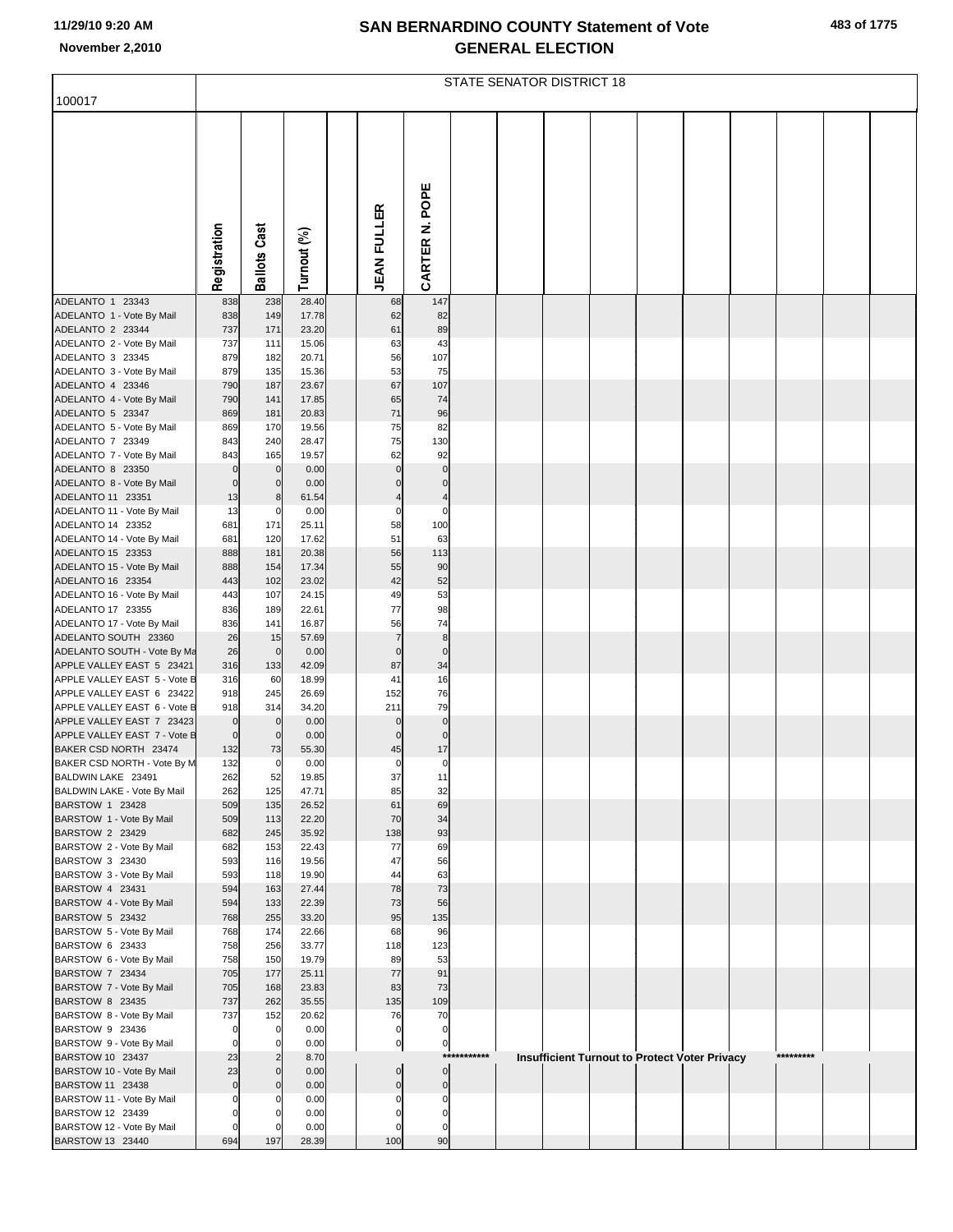|  | 484 of 1775 |
|--|-------------|
|  |             |

|                                                          | <b>STATE SENATOR DISTRICT 18</b> |                               |                |  |                            |                               |             |  |  |  |  |                                                      |  |           |  |  |
|----------------------------------------------------------|----------------------------------|-------------------------------|----------------|--|----------------------------|-------------------------------|-------------|--|--|--|--|------------------------------------------------------|--|-----------|--|--|
| 100017                                                   |                                  |                               |                |  |                            |                               |             |  |  |  |  |                                                      |  |           |  |  |
|                                                          |                                  |                               |                |  |                            |                               |             |  |  |  |  |                                                      |  |           |  |  |
|                                                          |                                  |                               |                |  |                            |                               |             |  |  |  |  |                                                      |  |           |  |  |
|                                                          | Registration                     | <b>Ballots Cast</b>           | Turnout (%)    |  | <b>JEAN FULLER</b>         | CARTER N. POPE                |             |  |  |  |  |                                                      |  |           |  |  |
|                                                          |                                  |                               |                |  |                            |                               |             |  |  |  |  |                                                      |  |           |  |  |
| BARSTOW 13 - Vote By Mail                                | 694                              | 137                           | 19.74          |  | 68                         | 61                            |             |  |  |  |  |                                                      |  |           |  |  |
| BARSTOW 14 23441<br>BARSTOW 14 - Vote By Mail            | 639<br>639                       | 178<br>178                    | 27.86<br>27.86 |  | 58<br>83                   | 102<br>86                     |             |  |  |  |  |                                                      |  |           |  |  |
| BARSTOW 15 23442                                         | 686                              | 165                           | 24.05          |  | 97                         | 61                            |             |  |  |  |  |                                                      |  |           |  |  |
| BARSTOW 15 - Vote By Mail<br>BARSTOW 16 23443            | 686<br>20                        | 195<br>13                     | 28.43<br>65.00 |  | 122                        | 62<br>6                       |             |  |  |  |  |                                                      |  |           |  |  |
| BARSTOW 16 - Vote By Mail                                | 20                               | $\mathbf 0$                   | 0.00           |  | $\mathbf 0$                | $\mathbf 0$                   |             |  |  |  |  |                                                      |  |           |  |  |
| BARSTOW 17 23444                                         | $\mathbf 0$                      | $\mathbf 0$                   | 0.00           |  | $\Omega$                   | $\mathbf 0$                   |             |  |  |  |  |                                                      |  |           |  |  |
| BARSTOW 17 - Vote By Mail<br>BARSTOW 19 23445            | $\mathbf 0$<br>780               | $\mathbf 0$<br>210            | 0.00<br>26.92  |  | $\mathbf 0$<br>101         | $\mathbf 0$<br>95             |             |  |  |  |  |                                                      |  |           |  |  |
| BARSTOW 19 - Vote By Mail                                | 780                              | 167                           | 21.41          |  | 80                         | 81                            |             |  |  |  |  |                                                      |  |           |  |  |
| BARSTOW EAST 1 23450                                     | 209                              | 101                           | 48.33          |  | 61                         | 30                            |             |  |  |  |  |                                                      |  |           |  |  |
| BARSTOW EAST 1 - Vote By Mai<br>BARSTOW HEIGHTS 1 23451  | 209<br>513                       | $\overline{0}$<br>218         | 0.00<br>42.50  |  | $\mathbf 0$<br>130         | $\mathbf 0$<br>77             |             |  |  |  |  |                                                      |  |           |  |  |
| BARSTOW HEIGHTS 1 - Vote By                              | 513                              | 124                           | 24.17          |  | 81                         | 38                            |             |  |  |  |  |                                                      |  |           |  |  |
| BARSTOW HEIGHTS 3 23461                                  | 12                               | 5                             | 41.67          |  | 3<br>$\Omega$              | $\pmb{0}$<br>$\mathbf 0$      |             |  |  |  |  |                                                      |  |           |  |  |
| BARSTOW HEIGHTS 3 - Vote By<br>BARSTOW HEIGHTS 5 23463   | 12<br>610                        | $\mathbf 0$<br>151            | 0.00<br>24.75  |  | 92                         | 45                            |             |  |  |  |  |                                                      |  |           |  |  |
| BARSTOW HEIGHTS 5 - Vote By                              | 610                              | 219                           | 35.90          |  | 136                        | 69                            |             |  |  |  |  |                                                      |  |           |  |  |
| BARSTOW NORTH 1 23449<br>BARSTOW NORTH 1 - Vote By M     | 706<br>706                       | 242<br>192                    | 34.28<br>27.20 |  | 133<br>114                 | 93<br>63                      |             |  |  |  |  |                                                      |  |           |  |  |
| BARSTOW NORTH 2 23459                                    | 156                              | 87                            | 55.77          |  | 54                         | 27                            |             |  |  |  |  |                                                      |  |           |  |  |
| BARSTOW NORTH 2 - Vote By N                              | 156                              | 4                             | 2.56           |  |                            |                               | *********** |  |  |  |  | Insufficient Turnout to Protect Voter Privacy        |  | ********* |  |  |
| BARSTOW NORTH 3 23460<br>BARSTOW NORTH 3 - Vote By N     | 90<br>90                         | 55<br>$\mathbf 0$             | 61.11<br>0.00  |  | 41<br>$\mathbf 0$          | 14<br>$\mathbf 0$             |             |  |  |  |  |                                                      |  |           |  |  |
| BARSTOW NORTH 6 23467                                    | $\pmb{0}$                        | $\mathbf{0}$                  | 0.00           |  | $\mathbf 0$                | $\mathbf 0$                   |             |  |  |  |  |                                                      |  |           |  |  |
| BARSTOW NORTH 6 - Vote By N                              | $\overline{0}$                   | $\mathbf{0}$                  | 0.00           |  | $\mathbf 0$                | $\mathbf 0$                   |             |  |  |  |  |                                                      |  |           |  |  |
| BARSTOW NORTH 7 23469<br>BARSTOW NORTH 7 - Vote By N     | $\mathbf 0$<br>$\mathbf 0$       | $\Omega$<br>$\mathbf 0$       | 0.00<br>0.00   |  | 0<br>$\Omega$              | 0                             |             |  |  |  |  |                                                      |  |           |  |  |
| BARSTOW SOUTH 1 23464                                    | 44                               | 23                            | 52.27          |  | 19                         |                               |             |  |  |  |  |                                                      |  |           |  |  |
| BARSTOW SOUTH 1 - Vote By N                              | 44                               | $\overline{0}$                | 0.00           |  | $\mathbf 0$                | $\mathbf 0$                   |             |  |  |  |  |                                                      |  |           |  |  |
| BARSTOW WEST 2 23466<br>BARSTOW WEST 2 - Vote By Ma      | 12<br>12                         | $\mathbf 0$                   | 58.33<br>0.00  |  | 3<br>$\pmb{0}$             | $\overline{2}$<br>$\mathbf 0$ |             |  |  |  |  |                                                      |  |           |  |  |
| BARSTOW WEST 4 23457                                     | 37                               | 28                            | 75.68          |  | 21                         |                               |             |  |  |  |  |                                                      |  |           |  |  |
| BARSTOW WEST 4 - Vote By Ma                              | 37                               | $\overline{0}$                | 0.00           |  | $\mathbf 0$                | 0                             |             |  |  |  |  |                                                      |  |           |  |  |
| BARSTOW WEST 5 23465<br>BARSTOW WEST 5 - Vote By Ma      | 168<br>168                       | 102<br>$\overline{2}$         | 60.71<br>1.19  |  | 71                         | 27                            | *********** |  |  |  |  | <b>Insufficient Turnout to Protect Voter Privacy</b> |  | ********* |  |  |
| BIG BEAR CITY 1 23487                                    | 565                              | 197                           | 34.87          |  | 118                        | 63                            |             |  |  |  |  |                                                      |  |           |  |  |
| BIG BEAR CITY 1 - Vote By Mail<br>BIG BEAR CITY 10 23488 | 565<br>674                       | 219<br>234                    | 38.76<br>34.72 |  | 144<br>146                 | 60<br>54                      |             |  |  |  |  |                                                      |  |           |  |  |
| BIG BEAR CITY 10 - Vote By Mai                           | 674                              | 184                           | 27.30          |  | 119                        | 49                            |             |  |  |  |  |                                                      |  |           |  |  |
| BIG BEAR CITY 2 23489                                    | 868                              | 391                           | 45.05          |  | 198                        | 141                           |             |  |  |  |  |                                                      |  |           |  |  |
| BIG BEAR CITY 2 - Vote By Mail<br>BIG BEAR CITY 3 23499  | 868<br>725                       | 273<br>179                    | 31.45<br>24.69 |  | 168<br>109                 | 95<br>55                      |             |  |  |  |  |                                                      |  |           |  |  |
| BIG BEAR CITY 3 - Vote By Mail                           | 725                              | 292                           | 40.28          |  | 166                        | 105                           |             |  |  |  |  |                                                      |  |           |  |  |
| BIG BEAR CITY 6 23497                                    | 565                              | 183                           | 32.39          |  | 91                         | 62                            |             |  |  |  |  |                                                      |  |           |  |  |
| BIG BEAR CITY 6 - Vote By Mail<br>BIG RIVER 24030        | 565<br>445                       | 152<br>144                    | 26.90<br>32.36 |  | 95<br>89                   | 46<br>41                      |             |  |  |  |  |                                                      |  |           |  |  |
| BIG RIVER - Vote By Mail                                 | 445                              | 132                           | 29.66          |  | 86                         | 36                            |             |  |  |  |  |                                                      |  |           |  |  |
| CHINA LAKE 1 23475                                       | $\mathbf 0$                      | $\mathbf 0$<br>$\overline{0}$ | 0.00           |  | $\mathbf 0$<br>$\mathbf 0$ | $\mathbf 0$                   |             |  |  |  |  |                                                      |  |           |  |  |
| CHINA LAKE 1 - Vote By Mail<br>COYOTE LAKES 23458        | $\mathbf 0$<br>79                | 42                            | 0.00<br>53.16  |  | 31                         | $\pmb{0}$<br>9                |             |  |  |  |  |                                                      |  |           |  |  |
| COYOTE LAKES - Vote By Mail                              | 79                               | $\mathbf 0$                   | 0.00           |  | $\mathbf 0$                | $\mathbf 0$                   |             |  |  |  |  |                                                      |  |           |  |  |
| DAGGETT CSD 1 23454                                      | 180<br>180                       | 101<br>$\overline{0}$         | 56.11<br>0.00  |  | 57<br>$\mathbf 0$          | 32<br>$\mathbf 0$             |             |  |  |  |  |                                                      |  |           |  |  |
| DAGGETT CSD 1 - Vote By Mail<br>DRY LAKES 23472          | 81                               | 49                            | 60.49          |  | 32                         | 17                            |             |  |  |  |  |                                                      |  |           |  |  |
| DRY LAKES - Vote By Mail                                 | 81                               | $\overline{0}$                | 0.00           |  | $\pmb{0}$                  | $\pmb{0}$                     |             |  |  |  |  |                                                      |  |           |  |  |
| EL MIRAGE 1 23359<br>EL MIRAGE 1 - Vote By Mail          | 54<br>54                         | 34<br>$\mathbf 0$             | 62.96<br>0.00  |  | 14<br>$\Omega$             | 14<br>0                       |             |  |  |  |  |                                                      |  |           |  |  |
| ERWIN LAKE 1 23493                                       | 630                              | 230                           | 36.51          |  | 163                        | 52                            |             |  |  |  |  |                                                      |  |           |  |  |
| ERWIN LAKE 1 - Vote By Mail                              | 630                              | 197                           | 31.27          |  | 137                        | 51                            |             |  |  |  |  |                                                      |  |           |  |  |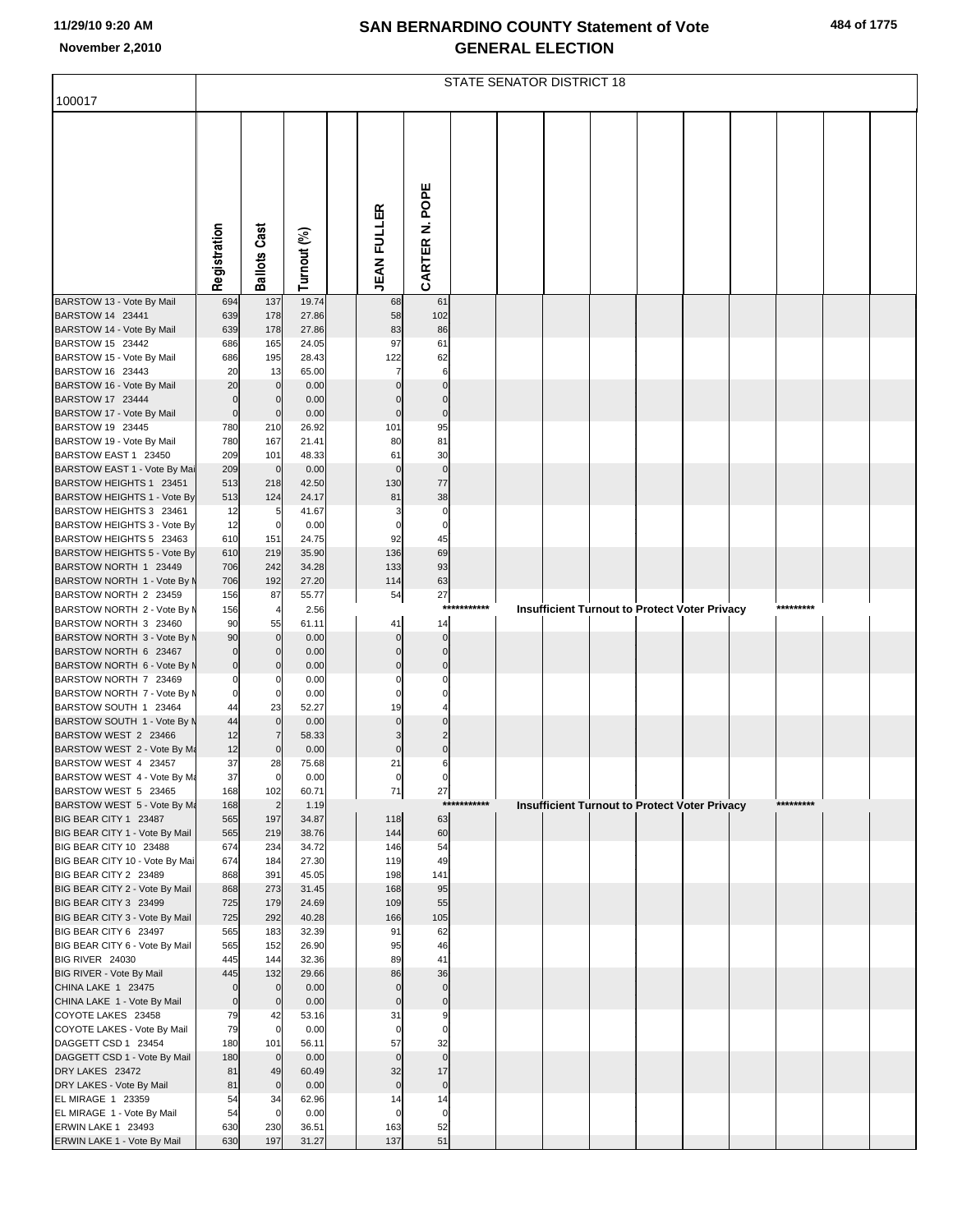|                                                          | <b>STATE SENATOR DISTRICT 18</b> |                            |                |  |                         |                                  |             |  |  |  |  |                                                      |  |           |  |  |
|----------------------------------------------------------|----------------------------------|----------------------------|----------------|--|-------------------------|----------------------------------|-------------|--|--|--|--|------------------------------------------------------|--|-----------|--|--|
| 100017                                                   |                                  |                            |                |  |                         |                                  |             |  |  |  |  |                                                      |  |           |  |  |
|                                                          |                                  |                            |                |  |                         |                                  |             |  |  |  |  |                                                      |  |           |  |  |
|                                                          | Registration                     | <b>Ballots Cast</b>        | Turnout (%)    |  | <b>JEAN FULLER</b>      | CARTER N. POPE                   |             |  |  |  |  |                                                      |  |           |  |  |
|                                                          |                                  |                            |                |  |                         |                                  |             |  |  |  |  |                                                      |  |           |  |  |
| <b>ERWIN LAKE 2 23500</b>                                | 458                              | 179                        | 39.08          |  | 98                      | 60                               |             |  |  |  |  |                                                      |  |           |  |  |
| ERWIN LAKE 2 - Vote By Mail<br><b>ERWIN LAKE 3 23501</b> | 458<br>412                       | 97<br>117                  | 21.18<br>28.40 |  | 58<br>67                | 28<br>35                         |             |  |  |  |  |                                                      |  |           |  |  |
| ERWIN LAKE 3 - Vote By Mail                              | 412                              | 170                        | 41.26          |  | 107                     | 55                               |             |  |  |  |  |                                                      |  |           |  |  |
| ESSEX 24032                                              | 153                              | 84                         | 54.90          |  | 68                      | 14                               |             |  |  |  |  |                                                      |  |           |  |  |
| ESSEX - Vote By Mail                                     | 153                              | $\overline{2}$             | 1.31           |  |                         |                                  | *********** |  |  |  |  | <b>Insufficient Turnout to Protect Voter Privacy</b> |  | ********* |  |  |
| FAIRVIEW VALLEY 23417<br>FAIRVIEW VALLEY - Vote By Ma    | $\bf 0$<br>$\mathbf 0$           | $\mathbf 0$<br>$\mathbf 0$ | 0.00<br>0.00   |  | $\Omega$<br>$\mathbf 0$ | $\overline{0}$<br>$\overline{0}$ |             |  |  |  |  |                                                      |  |           |  |  |
| FLAMINGO HEIGHTS 1 24738                                 | 589                              | 162                        | 27.50          |  | 79                      | 70                               |             |  |  |  |  |                                                      |  |           |  |  |
| FLAMINGO HEIGHTS 1 - Vote By                             | 589                              | 220                        | 37.35          |  | 112                     | 99                               |             |  |  |  |  |                                                      |  |           |  |  |
| FORT IRWIN 23473                                         | 405                              | 72                         | 17.78          |  | 43                      | 28                               |             |  |  |  |  |                                                      |  |           |  |  |
| FORT IRWIN - Vote By Mail                                | 405                              | $\mathbf{1}$               | 0.25           |  |                         | $***$                            | *******     |  |  |  |  | <b>Insufficient Turnout to Protect Voter Privacy</b> |  | ********* |  |  |
| HAVASU 24029<br>HAVASU - Vote By Mail                    | 156<br>156                       | 76<br>$\mathbf 0$          | 48.72<br>0.00  |  | 48<br>$\mathbf 0$       | 26<br>$\mathbf 0$                |             |  |  |  |  |                                                      |  |           |  |  |
| HELENDALE 1 24666                                        | 832                              | 273                        | 32.81          |  | 165                     | 88                               |             |  |  |  |  |                                                      |  |           |  |  |
| HELENDALE 1 - Vote By Mail                               | 832                              | 288                        | 34.62          |  | 205                     | 67                               |             |  |  |  |  |                                                      |  |           |  |  |
| HELENDALE 2 24667                                        | 676                              | 197                        | 29.14          |  | 137                     | 50                               |             |  |  |  |  |                                                      |  |           |  |  |
| HELENDALE 2 - Vote By Mail                               | 676                              | 277                        | 40.98<br>42.68 |  | 183<br>196              | 73<br>86                         |             |  |  |  |  |                                                      |  |           |  |  |
| HELENDALE 3 24668<br>HELENDALE 3 - Vote By Mail          | 710<br>710                       | 303<br>215                 | 30.28          |  | 142                     | 57                               |             |  |  |  |  |                                                      |  |           |  |  |
| HELENDALE 5 24670                                        | 163                              | 83                         | 50.92          |  | 58                      | 22                               |             |  |  |  |  |                                                      |  |           |  |  |
| HELENDALE 5 - Vote By Mail                               | 163                              | $\mathbf 0$                | 0.00           |  | $\mathbf 0$             | $\mathbf 0$                      |             |  |  |  |  |                                                      |  |           |  |  |
| HELENDALE 6 24671                                        | 773                              | 227                        | 29.37          |  | 154                     | 57                               |             |  |  |  |  |                                                      |  |           |  |  |
| HELENDALE 6 - Vote By Mail<br>HELENDALE SOUTH 1 24672    | 773<br>87                        | 328<br>45                  | 42.43<br>51.72 |  | 214<br>27               | 91<br>15                         |             |  |  |  |  |                                                      |  |           |  |  |
| HELENDALE SOUTH 1 - Vote By                              | 87                               | $\mathbf 0$                | 0.00           |  | $\mathbf 0$             | $\mathbf 0$                      |             |  |  |  |  |                                                      |  |           |  |  |
| HINKLEY 1 23446                                          | 670                              | 228                        | 34.03          |  | 134                     | 72                               |             |  |  |  |  |                                                      |  |           |  |  |
| HINKLEY 1 - Vote By Mail                                 | 670                              | 172                        | 25.67          |  | 115                     | 47                               |             |  |  |  |  |                                                      |  |           |  |  |
| JOHNSON VALLEY 24736                                     | 224                              | 161                        | 71.88          |  | 106                     | 52                               |             |  |  |  |  |                                                      |  |           |  |  |
| JOHNSON VALLEY - Vote By Ma<br>JOSHUA TREE 1 24536       | 224<br>442                       | $\mathbf 0$<br>86          | 0.00<br>19.46  |  | $\mathbf 0$<br>40       | $\mathbf 0$<br>39                |             |  |  |  |  |                                                      |  |           |  |  |
| JOSHUA TREE 1 - Vote By Mail                             | 442                              | 205                        | 46.38          |  | 96                      | 95                               |             |  |  |  |  |                                                      |  |           |  |  |
| JOSHUA TREE 2 24537                                      | 187                              | 111                        | 59.36          |  | 56                      | 52                               |             |  |  |  |  |                                                      |  |           |  |  |
| JOSHUA TREE 2 - Vote By Mail                             | 187                              | $\mathbf 0$                | 0.00           |  | $\overline{0}$          | $\overline{0}$                   |             |  |  |  |  |                                                      |  |           |  |  |
| JOSHUA TREE 3 24538<br>JOSHUA TREE 3 - Vote By Mail      | 843<br>843                       | 241<br>295                 | 28.59<br>34.99 |  | 109<br>154              | 108<br>111                       |             |  |  |  |  |                                                      |  |           |  |  |
| JOSHUA TREE 4 24539                                      | 860                              | 245                        | 28.49          |  | 129                     | 94                               |             |  |  |  |  |                                                      |  |           |  |  |
| JOSHUA TREE 4 - Vote By Mail                             | 860                              | 279                        | 32.44          |  | 144                     | 110                              |             |  |  |  |  |                                                      |  |           |  |  |
| JOSHUA TREE 5 24540                                      | 832                              | 278                        | 33.41          |  | 133                     | 122                              |             |  |  |  |  |                                                      |  |           |  |  |
| JOSHUA TREE 5 - Vote By Mail                             | 832                              | 309                        | 37.14          |  | 181<br>$\Omega$         | 109                              |             |  |  |  |  |                                                      |  |           |  |  |
| JOSHUA TREE 6 24542<br>JOSHUA TREE 6 - Vote By Mail      | $\mathbf 0$<br>$\mathbf 0$       | 0<br>0                     | 0.00<br>0.00   |  |                         | $\mathbf 0$<br>$\mathbf 0$       |             |  |  |  |  |                                                      |  |           |  |  |
| JOSHUA TREE 12 24543                                     | $\Omega$                         | $\mathbf 0$                | 0.00           |  |                         | $\Omega$                         |             |  |  |  |  |                                                      |  |           |  |  |
| JOSHUA TREE 12 - Vote By Mail                            | $\mathbf 0$                      | $\mathbf 0$                | 0.00           |  | C                       | $\mathbf 0$                      |             |  |  |  |  |                                                      |  |           |  |  |
| JOSHUA TREE 15 24544                                     | $\overline{0}$                   | $\mathbf 0$                | 0.00           |  | $\Omega$                | $\mathbf 0$                      |             |  |  |  |  |                                                      |  |           |  |  |
| JOSHUA TREE 15 - Vote By Mail<br>JOSHUA TREE 16 24545    | $\mathbf 0$<br>$\Omega$          | 0<br>0                     | 0.00<br>0.00   |  | $\Omega$<br>C           | $\mathbf 0$<br>O                 |             |  |  |  |  |                                                      |  |           |  |  |
| JOSHUA TREE 16 - Vote By Mail                            | $\mathbf 0$                      | 0                          | 0.00           |  | $\pmb{0}$               | $\overline{0}$                   |             |  |  |  |  |                                                      |  |           |  |  |
| JOSHUA TREE 17 24546                                     |                                  |                            | 100.00         |  |                         |                                  | *********** |  |  |  |  | Insufficient Turnout to Protect Voter Privacy        |  | ********* |  |  |
| JOSHUA TREE 17 - Vote By Mail                            | $\mathbf{1}$                     | $\mathbf 0$                | 0.00           |  | $\mathbf 0$             | $\circ$                          |             |  |  |  |  |                                                      |  |           |  |  |
| JOSHUA TREE 18 24547                                     | 75                               | 45                         | 60.00          |  | 31                      | 14                               |             |  |  |  |  |                                                      |  |           |  |  |
| JOSHUA TREE 18 - Vote By Mail<br>JOSHUA TREE 25 24548    | 75<br>$\mathbf 0$                | 0<br>0                     | 0.00<br>0.00   |  | $\mathbf 0$             | $\mathbf 0$<br>$\mathbf 0$       |             |  |  |  |  |                                                      |  |           |  |  |
| JOSHUA TREE 25 - Vote By Mail                            | $\overline{0}$                   | 0                          | 0.00           |  | $\Omega$                | $\Omega$                         |             |  |  |  |  |                                                      |  |           |  |  |
| JOSHUA TREE 35 24549                                     | 904                              | 201                        | 22.23          |  | 94                      | 91                               |             |  |  |  |  |                                                      |  |           |  |  |
| JOSHUA TREE 35 - Vote By Mail                            | 904                              | 320                        | 35.40          |  | 159                     | 128                              |             |  |  |  |  |                                                      |  |           |  |  |
| KELSO-CIMA 24031                                         | 43<br>43                         | 31                         | 72.09          |  | 18                      | 10<br>$\mathbf 0$                |             |  |  |  |  |                                                      |  |           |  |  |
| KELSO-CIMA - Vote By Mail<br>LANDERS 1 24737             | 860                              | $\mathbf 0$<br>281         | 0.00<br>32.67  |  | $\mathbf 0$<br>148      | 105                              |             |  |  |  |  |                                                      |  |           |  |  |
| LANDERS 1 - Vote By Mail                                 | 860                              | 287                        | 33.37          |  | 161                     | 112                              |             |  |  |  |  |                                                      |  |           |  |  |
| LANDERS 2 24749                                          | 255                              | 165                        | 64.71          |  | 99                      | 52                               |             |  |  |  |  |                                                      |  |           |  |  |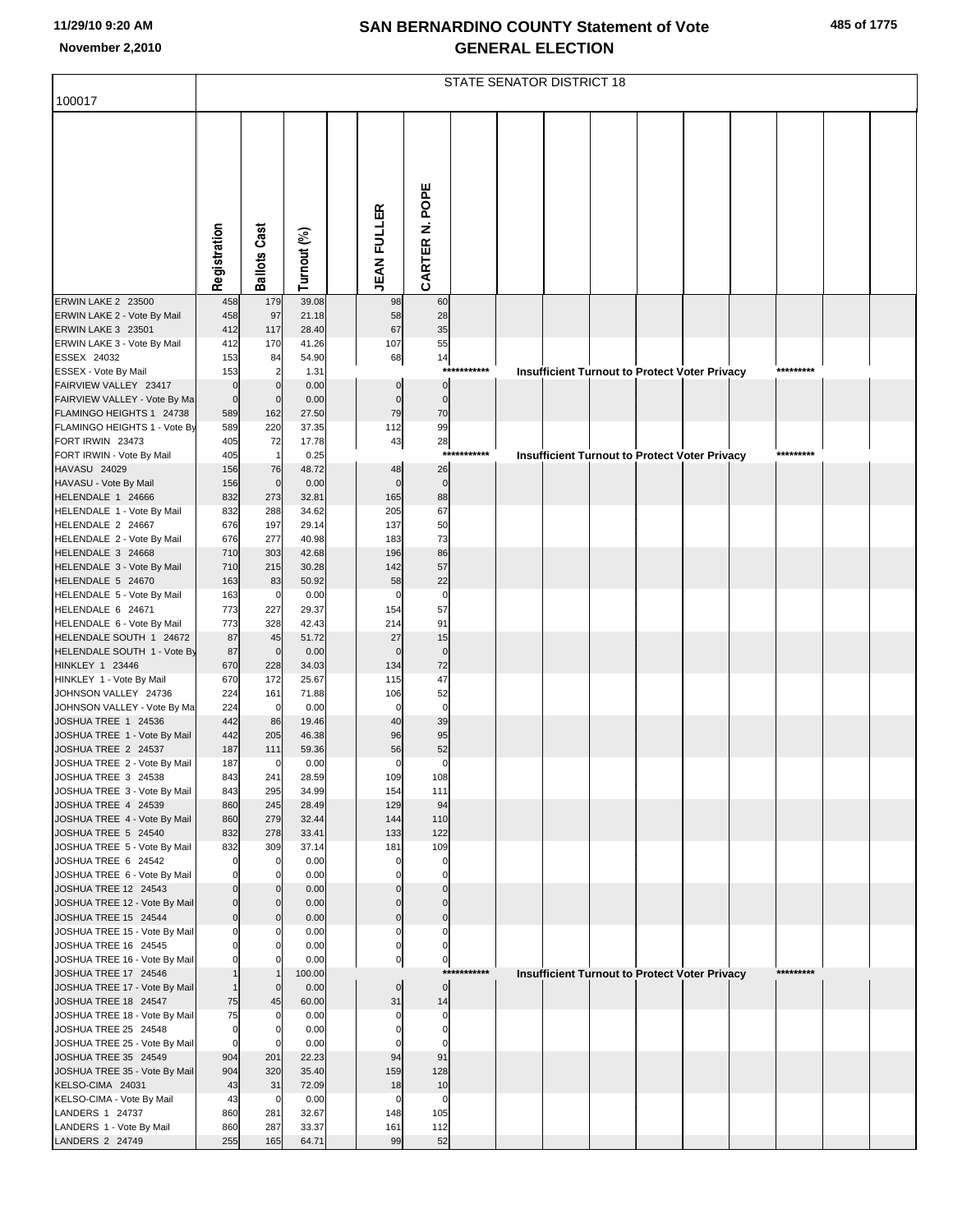|  | 486 of 1775 |
|--|-------------|
|  |             |

|                                                           | <b>STATE SENATOR DISTRICT 18</b> |                      |                |  |                    |                   |             |  |  |  |  |                                                      |  |           |  |  |
|-----------------------------------------------------------|----------------------------------|----------------------|----------------|--|--------------------|-------------------|-------------|--|--|--|--|------------------------------------------------------|--|-----------|--|--|
| 100017                                                    |                                  |                      |                |  |                    |                   |             |  |  |  |  |                                                      |  |           |  |  |
|                                                           |                                  |                      |                |  |                    |                   |             |  |  |  |  |                                                      |  |           |  |  |
|                                                           |                                  |                      |                |  |                    |                   |             |  |  |  |  |                                                      |  |           |  |  |
|                                                           |                                  |                      |                |  |                    |                   |             |  |  |  |  |                                                      |  |           |  |  |
|                                                           |                                  |                      |                |  |                    |                   |             |  |  |  |  |                                                      |  |           |  |  |
|                                                           |                                  |                      |                |  |                    |                   |             |  |  |  |  |                                                      |  |           |  |  |
|                                                           |                                  |                      |                |  |                    |                   |             |  |  |  |  |                                                      |  |           |  |  |
|                                                           |                                  |                      |                |  |                    |                   |             |  |  |  |  |                                                      |  |           |  |  |
|                                                           | Registration                     | <b>Ballots Cast</b>  | Turnout (%)    |  | <b>JEAN FULLER</b> | CARTER N. POPE    |             |  |  |  |  |                                                      |  |           |  |  |
|                                                           |                                  |                      |                |  |                    |                   |             |  |  |  |  |                                                      |  |           |  |  |
| LANDERS 2 - Vote By Mail                                  | 255                              | $\pmb{0}$            | 0.00           |  |                    | $\Omega$          |             |  |  |  |  |                                                      |  |           |  |  |
| LENWOOD 1 23447<br>LENWOOD 1 - Vote By Mail               | 37<br>37                         | 25<br>$\mathbf 0$    | 67.57<br>0.00  |  | 19<br>$\mathbf 0$  | 5<br>$\mathbf 0$  |             |  |  |  |  |                                                      |  |           |  |  |
| LENWOOD 2 23448                                           | 473                              | 125                  | 26.43          |  | 62                 | 54                |             |  |  |  |  |                                                      |  |           |  |  |
| LENWOOD 2 - Vote By Mail                                  | 473                              | 85                   | 17.97          |  | 51                 | 31                |             |  |  |  |  |                                                      |  |           |  |  |
| LENWOOD 3 23456<br>LENWOOD 3 - Vote By Mail               | 692<br>692                       | 218<br>129           | 31.50<br>18.64 |  | 110<br>75          | 95<br>51          |             |  |  |  |  |                                                      |  |           |  |  |
| LUCERNE VALLEY 1 23413                                    | 473                              | 148                  | 31.29          |  | 87                 | 46                |             |  |  |  |  |                                                      |  |           |  |  |
| LUCERNE VALLEY 1 - Vote By M<br>LUCERNE VALLEY 2 23414    | 473<br>568                       | 172<br>202           | 36.36<br>35.56 |  | 94<br>107          | 63<br>77          |             |  |  |  |  |                                                      |  |           |  |  |
| LUCERNE VALLEY 2 - Vote By M                              | 568                              | 144                  | 25.35          |  | 91                 | 46                |             |  |  |  |  |                                                      |  |           |  |  |
| LUCERNE VALLEY 3 23418                                    | 104                              | 75                   | 72.12          |  | 44                 | 26                |             |  |  |  |  |                                                      |  |           |  |  |
| LUCERNE VALLEY 3 - Vote By M<br>LUCERNE VALLEY 5 23415    | 104<br>751                       | $\mathbf 0$<br>217   | 0.00<br>28.89  |  | $\Omega$<br>119    | $\mathbf 0$<br>79 |             |  |  |  |  |                                                      |  |           |  |  |
| LUCERNE VALLEY 5 - Vote By M                              | 751                              | 236                  | 31.42          |  | 148                | 70                |             |  |  |  |  |                                                      |  |           |  |  |
| LUCERNE VALLEY NORTH 234                                  | 881                              | 278<br>237           | 31.56          |  | 169                | 80<br>78          |             |  |  |  |  |                                                      |  |           |  |  |
| LUCERNE VALLEY NORTH - Vot<br>MORONGO VALLEY 1 24743      | 881<br>807                       | 278                  | 26.90<br>34.45 |  | 146<br>143         | 114               |             |  |  |  |  |                                                      |  |           |  |  |
| MORONGO VALLEY 1 - Vote By                                | 807                              | 246                  | 30.48          |  | 122                | 112               |             |  |  |  |  |                                                      |  |           |  |  |
| MORONGO VALLEY 2 24744<br>MORONGO VALLEY 2 - Vote By      | 5<br>$5\overline{)}$             | $\mathbf 0$          | 80.00<br>0.00  |  | 0                  |                   | *********** |  |  |  |  | <b>Insufficient Turnout to Protect Voter Privacy</b> |  | ********* |  |  |
| MORONGO VALLEY 4 24752                                    | 3                                | 2                    | 66.67          |  |                    | $\overline{0}$    | *********** |  |  |  |  | <b>Insufficient Turnout to Protect Voter Privacy</b> |  | ********* |  |  |
| MORONGO VALLEY 4 - Vote By                                | $\overline{\mathbf{3}}$          | $\mathbf 0$          | 0.00           |  | $\mathbf 0$        | $\pmb{0}$         |             |  |  |  |  |                                                      |  |           |  |  |
| MORONGO VALLEY 5 24753<br>MORONGO VALLEY 5 - Vote By      | 710<br>710                       | 258<br>211           | 36.34<br>29.72 |  | 134<br>119         | 103<br>79         |             |  |  |  |  |                                                      |  |           |  |  |
| MORONGO VALLEY 6 24754                                    | 2                                | $\overline{1}$       | 50.00          |  |                    |                   | *********** |  |  |  |  | <b>Insufficient Turnout to Protect Voter Privacy</b> |  | ********* |  |  |
| MORONGO VALLEY 6 - Vote By<br>MORONGO VALLEY 7 24755      | $\overline{2}$<br>46             | $\mathbf 0$<br>21    | 0.00<br>45.65  |  | 0<br>8             | $\Omega$<br>13    |             |  |  |  |  |                                                      |  |           |  |  |
| MORONGO VALLEY 7 - Vote By                                | 46                               | $\mathbf 0$          | 0.00           |  | n                  | O                 |             |  |  |  |  |                                                      |  |           |  |  |
| MORONGO VALLEY 12 24756                                   | $\Omega$                         | $\Omega$             | 0.00           |  |                    |                   |             |  |  |  |  |                                                      |  |           |  |  |
| MORONGO VALLEY 12 - Vote By<br>NATIONAL FOREST 108 23549  | $\overline{0}$<br>$\Omega$       | $\Omega$             | 0.00<br>0.00   |  |                    |                   |             |  |  |  |  |                                                      |  |           |  |  |
| NATIONAL FOREST 108 - Vote B                              | $\overline{0}$                   | $\Omega$             | 0.00           |  | $\mathbf 0$        | $\mathbf{0}$      |             |  |  |  |  |                                                      |  |           |  |  |
| NATIONAL FOREST 109 23550<br>NATIONAL FOREST 109 - Vote B | 2<br>$\overline{2}$              | $\mathbf 0$          | 100.00<br>0.00 |  |                    | ***:              |             |  |  |  |  | <b>Insufficient Turnout to Protect Voter Privacy</b> |  |           |  |  |
| NATIONAL FOREST 111 23551                                 | $\mathbf{0}$                     |                      | 0.00           |  |                    |                   |             |  |  |  |  |                                                      |  |           |  |  |
| NATIONAL FOREST 111 - Vote B                              | $\overline{0}$                   | $\Omega$             | 0.00           |  |                    |                   |             |  |  |  |  |                                                      |  |           |  |  |
| NATIONAL FOREST 112 23552<br>NATIONAL FOREST 112 - Vote B | 0<br>$\mathbf 0$                 | $\Omega$<br>$\Omega$ | 0.00<br>0.00   |  |                    |                   |             |  |  |  |  |                                                      |  |           |  |  |
| NATIONAL FOREST 113 23553                                 |                                  |                      | 0.00           |  |                    |                   |             |  |  |  |  |                                                      |  |           |  |  |
| NATIONAL FOREST 113 - Vote B<br>NATIONAL FOREST 115 23554 | 0                                | $\Omega$             | 0.00<br>0.00   |  |                    |                   |             |  |  |  |  |                                                      |  |           |  |  |
| NATIONAL FOREST 115 - Vote B                              |                                  | $\Omega$             | 0.00           |  |                    |                   |             |  |  |  |  |                                                      |  |           |  |  |
| NATIONAL FOREST 116 23555                                 |                                  |                      | 0.00           |  |                    |                   |             |  |  |  |  |                                                      |  |           |  |  |
| NATIONAL FOREST 116 - Vote B<br>NATIONAL FOREST 123 23556 | 0<br>0                           | $\Omega$             | 0.00<br>0.00   |  |                    |                   |             |  |  |  |  |                                                      |  |           |  |  |
| NATIONAL FOREST 123 - Vote B                              | $\overline{0}$                   | $\mathbf 0$          | 0.00           |  |                    |                   |             |  |  |  |  |                                                      |  |           |  |  |
| NEEDLES 1 24025<br>NEEDLES 1 - Vote By Mail               | 720<br>720                       | 234<br>177           | 32.50<br>24.58 |  | 88<br>81           | 124<br>82         |             |  |  |  |  |                                                      |  |           |  |  |
| NEEDLES 2 24026                                           | 695                              | 234                  | 33.67          |  | 113                | 90                |             |  |  |  |  |                                                      |  |           |  |  |
| NEEDLES 2 - Vote By Mail                                  | 695                              | 225                  | 32.37          |  | 103                | 99                |             |  |  |  |  |                                                      |  |           |  |  |
| NEEDLES 3 24027<br>NEEDLES 3 - Vote By Mail               | 414<br>414                       | 137<br>144           | 33.09<br>34.78 |  | 85<br>86           | 40<br>47          |             |  |  |  |  |                                                      |  |           |  |  |
| NEEDLES NORTH 24028                                       | 16                               | 6                    | 37.50          |  |                    | 5                 |             |  |  |  |  |                                                      |  |           |  |  |
| NEEDLES NORTH - Vote By Mail                              | 16                               | $\mathbf 0$          | 0.00           |  | $\Omega$           | $\mathbf 0$       |             |  |  |  |  |                                                      |  |           |  |  |
| NEWBERRY CSD 1 23455<br>NEWBERRY CSD 1 - Vote By Ma       | 748<br>748                       | 257<br>219           | 34.36<br>29.28 |  | 157<br>146         | 78<br>57          |             |  |  |  |  |                                                      |  |           |  |  |
| NEWBERRY CSD 2 23468                                      | 350                              | 104                  | 29.71          |  | 69                 | 28                |             |  |  |  |  |                                                      |  |           |  |  |
| NEWBERRY CSD 2 - Vote By Ma<br>PIONEERTOWN 1 24747        | 350<br>$\Omega$                  | 99<br>$\Omega$       | 28.29<br>0.00  |  | 56<br>0            | 33<br>0           |             |  |  |  |  |                                                      |  |           |  |  |
| PIONEERTOWN 1 - Vote By Mai                               | $\overline{0}$                   | $\Omega$             | 0.00           |  | $\Omega$           | $\mathbf 0$       |             |  |  |  |  |                                                      |  |           |  |  |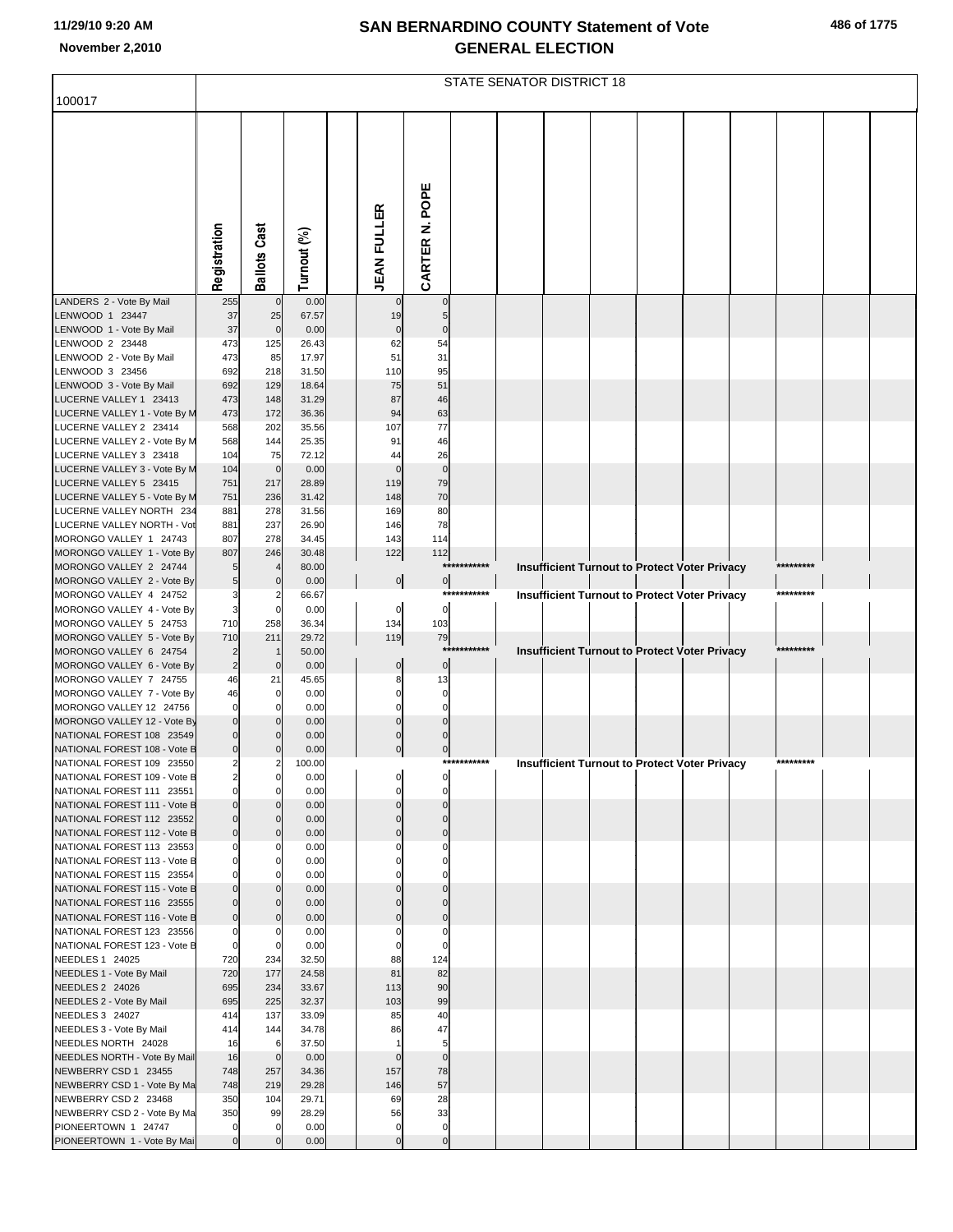| 487 of 1775 |  |  |  |
|-------------|--|--|--|
|-------------|--|--|--|

|                                                             | <b>STATE SENATOR DISTRICT 18</b> |                            |                |  |                    |                            |             |  |  |  |                                                      |  |  |           |  |  |
|-------------------------------------------------------------|----------------------------------|----------------------------|----------------|--|--------------------|----------------------------|-------------|--|--|--|------------------------------------------------------|--|--|-----------|--|--|
| 100017                                                      |                                  |                            |                |  |                    |                            |             |  |  |  |                                                      |  |  |           |  |  |
|                                                             | Registration                     | <b>Ballots Cast</b>        | Turnout (%)    |  | <b>JEAN FULLER</b> | POPE<br>ż<br>CARTER        |             |  |  |  |                                                      |  |  |           |  |  |
| PIONEERTOWN 2 24741                                         | 251                              | 209                        | 83.27          |  | 103                | 89                         |             |  |  |  |                                                      |  |  |           |  |  |
| PIONEERTOWN 2 - Vote By Mai<br>PIONEERTOWN 3 24746          | 251<br>$\mathbf 0$               | $\mathbf 0$<br>$\mathbf 0$ | 0.00<br>0.00   |  | $\mathbf 0$        | $\mathbf 0$<br>$\mathbf 0$ |             |  |  |  |                                                      |  |  |           |  |  |
| PIONEERTOWN 3 - Vote By Mai                                 | $\mathbf 0$                      | $\Omega$                   | 0.00           |  |                    | $\Omega$                   |             |  |  |  |                                                      |  |  |           |  |  |
| PIONEERTOWN 4 24745                                         | 10                               | 5                          | 50.00          |  |                    | 3                          |             |  |  |  |                                                      |  |  |           |  |  |
| PIONEERTOWN 4 - Vote By Mai<br>RIMROCK 24740                | 10<br>69                         | 0<br>51                    | 0.00<br>73.91  |  | $\Omega$<br>22     | $\mathbf 0$<br>25          |             |  |  |  |                                                      |  |  |           |  |  |
| RIMROCK - Vote By Mail                                      | 69                               | $\mathbf 0$                | 0.00           |  | $\mathbf 0$        | $\mathbf 0$                |             |  |  |  |                                                      |  |  |           |  |  |
| SEARLES LAKE 23471                                          | 177                              | 123                        | 69.49          |  | 80                 | 37                         |             |  |  |  |                                                      |  |  |           |  |  |
| SEARLES LAKE - Vote By Mail                                 | 177                              |                            | 0.00           |  | 0                  | 0                          |             |  |  |  |                                                      |  |  |           |  |  |
| SIDEWINDER MOUNTAIN 2341                                    | 1                                | 0                          | 0.00           |  | $\Omega$           | $\mathbf 0$<br>$\mathbf 0$ |             |  |  |  |                                                      |  |  |           |  |  |
| SIDEWINDER MOUNTAIN - Vote<br>STODDARD VALLEY 23452         | $\mathbf{1}$<br>85               | 0<br>48                    | 0.00<br>56.47  |  | 22                 | 25                         |             |  |  |  |                                                      |  |  |           |  |  |
| STODDARD VALLEY - Vote By M                                 | 85                               | $\mathbf 0$                | 0.00           |  | $\Omega$           | $\mathbf 0$                |             |  |  |  |                                                      |  |  |           |  |  |
| <b>TRONA 23470</b>                                          | 716                              | 331                        | 46.23          |  | 213                | 87                         |             |  |  |  |                                                      |  |  |           |  |  |
| TRONA - Vote By Mail                                        | 716                              | 159                        | 22.21          |  | 104                | 45                         |             |  |  |  |                                                      |  |  |           |  |  |
| TWENTYNINE PALMS 1 24523<br>TWENTYNINE PALMS 1 - Vote E     | 354<br>354                       | 23<br>21                   | 6.50<br>5.93   |  | 13<br>15           | 9<br>5                     |             |  |  |  |                                                      |  |  |           |  |  |
| TWENTYNINE PALMS 2 24524                                    | 739                              | 327                        | 44.25          |  | 187                | 114                        |             |  |  |  |                                                      |  |  |           |  |  |
| TWENTYNINE PALMS 2 - Vote E                                 | 739                              | 256                        | 34.64          |  | 139                | 99                         |             |  |  |  |                                                      |  |  |           |  |  |
| TWENTYNINE PALMS 3 24525                                    | 747                              | 187                        | 25.03          |  | 111                | 53                         |             |  |  |  |                                                      |  |  |           |  |  |
| TWENTYNINE PALMS 3 - Vote E<br>TWENTYNINE PALMS 4 24526     | 747<br>567                       | 219<br>172                 | 29.32<br>30.34 |  | 132<br>117         | 71<br>44                   |             |  |  |  |                                                      |  |  |           |  |  |
| TWENTYNINE PALMS 4 - Vote E                                 | 567                              | 177                        | 31.22          |  | 119                | 49                         |             |  |  |  |                                                      |  |  |           |  |  |
| TWENTYNINE PALMS 5 24527                                    | 613                              | 211                        | 34.42          |  | 109                | 89                         |             |  |  |  |                                                      |  |  |           |  |  |
| TWENTYNINE PALMS 5 - Vote E                                 | 613                              | 165                        | 26.92          |  | 86                 | 69                         |             |  |  |  |                                                      |  |  |           |  |  |
| TWENTYNINE PALMS 6 24528<br>TWENTYNINE PALMS 6 - Vote E     | 632<br>632                       | 171<br>157                 | 27.06<br>24.84 |  | 88<br>83           | 64<br>62                   |             |  |  |  |                                                      |  |  |           |  |  |
| TWENTYNINE PALMS 7 24529                                    | 653                              | 197                        | 30.17          |  | 121                | 63                         |             |  |  |  |                                                      |  |  |           |  |  |
| TWENTYNINE PALMS 7 - Vote E                                 | 653                              | 206                        | 31.55          |  | 104                | 86                         |             |  |  |  |                                                      |  |  |           |  |  |
| TWENTYNINE PALMS 8 24530                                    | 501                              | 86                         | 17.17          |  | 54                 | 27                         |             |  |  |  |                                                      |  |  |           |  |  |
| TWENTYNINE PALMS 8 - Vote E<br>TWENTYNINE PALMS 9 24531     | 501<br>692                       | 128<br>169                 | 25.55<br>24.42 |  | 70<br>95           | 48<br>58                   |             |  |  |  |                                                      |  |  |           |  |  |
| TWENTYNINE PALMS 9 - Vote E                                 | 692                              | 182                        | 26.30          |  | 103                | 68                         |             |  |  |  |                                                      |  |  |           |  |  |
| TWENTYNINE PALMS EAST 1                                     |                                  | 3                          | 75.00          |  |                    |                            | *********** |  |  |  | <b>Insufficient Turnout to Protect Voter Privacy</b> |  |  | ********* |  |  |
| TWENTYNINE PALMS EAST 1 -                                   |                                  |                            | 0.00           |  |                    | $\mathbf 0$<br>$\Omega$    |             |  |  |  |                                                      |  |  |           |  |  |
| TWENTYNINE PALMS MCB 1 2<br>TWENTYNINE PALMS MCB 1 - V      | $\mathbf 0$<br>$\mathbf 0$       |                            | 0.00<br>0.00   |  |                    | $\mathbf 0$                |             |  |  |  |                                                      |  |  |           |  |  |
| TWENTYNINE PALMS MCB 2 2                                    | $\mathbf 0$                      |                            | 0.00           |  | $\mathbf 0$        | $\mathbf 0$                |             |  |  |  |                                                      |  |  |           |  |  |
| TWENTYNINE PALMS MCB 2 - V                                  | $\mathbf 0$                      | 0                          | 0.00           |  | 0                  | $\mathbf 0$                |             |  |  |  |                                                      |  |  |           |  |  |
| <b>TWENTYNINE PALMS NORTH 3</b><br>TWENTYNINE PALMS NORTH 3 | 569<br>569                       | 225<br>170                 | 39.54<br>29.88 |  | 128<br>81          | 85<br>71                   |             |  |  |  |                                                      |  |  |           |  |  |
| VICTORVILLE 2 24606                                         | $\mathbf 0$                      | $\mathbf 0$                | 0.00           |  | $\Omega$           | $\mathbf 0$                |             |  |  |  |                                                      |  |  |           |  |  |
| VICTORVILLE 2 - Vote By Mail                                | $\mathbf 0$                      | $\mathbf 0$                | 0.00           |  | $\Omega$           | $\mathbf 0$                |             |  |  |  |                                                      |  |  |           |  |  |
| WONDER VALLEY 1 24532                                       | 479                              | 152                        | 31.73          |  | 79                 | 59                         |             |  |  |  |                                                      |  |  |           |  |  |
| WONDER VALLEY 1 - Vote By M.<br>YERMO CSD 1 23453           | 479<br>517                       | 154<br>220                 | 32.15<br>42.55 |  | 66<br>128          | 75<br>72                   |             |  |  |  |                                                      |  |  |           |  |  |
| YERMO CSD 1 - Vote By Mail                                  | 517                              | 133                        | 25.73          |  | 82                 | 48                         |             |  |  |  |                                                      |  |  |           |  |  |
| YERMO CSD 5 23462                                           | 94                               | 50                         | 53.19          |  | 37                 | 10                         |             |  |  |  |                                                      |  |  |           |  |  |
| YERMO CSD 5 - Vote By Mail                                  | 94                               | $\mathbf 0$                | 0.00           |  | $\Omega$           | $\mathbf 0$                |             |  |  |  |                                                      |  |  |           |  |  |
| YUCCA MESA 1 24739<br>YUCCA MESA 1 - Vote By Mail           | 860<br>860                       | 243<br>267                 | 28.26<br>31.05 |  | 139<br>155         | 87<br>99                   |             |  |  |  |                                                      |  |  |           |  |  |
| YUCCA MESA 2 24748                                          | 618                              | 175                        | 28.32          |  | 100                | 60                         |             |  |  |  |                                                      |  |  |           |  |  |
| YUCCA MESA 2 - Vote By Mail                                 | 618                              | 232                        | 37.54          |  | 132                | 87                         |             |  |  |  |                                                      |  |  |           |  |  |
| <b>Precinct Totals</b>                                      | 55137                            | 17641                      | 31.99          |  | 9458               | 6742                       |             |  |  |  |                                                      |  |  |           |  |  |
| Vote By Mail Totals                                         | 55137                            | 14135                      | 25.64          |  | 7931               | 5288                       |             |  |  |  |                                                      |  |  |           |  |  |
| <b>Grand Totals</b>                                         | 55137                            | 31776                      | 57.63          |  | 17389              | 12030                      |             |  |  |  |                                                      |  |  |           |  |  |
| San Bernardino County                                       | 55137                            | 31776                      | 57.63          |  | 17389              | 12030                      |             |  |  |  |                                                      |  |  |           |  |  |